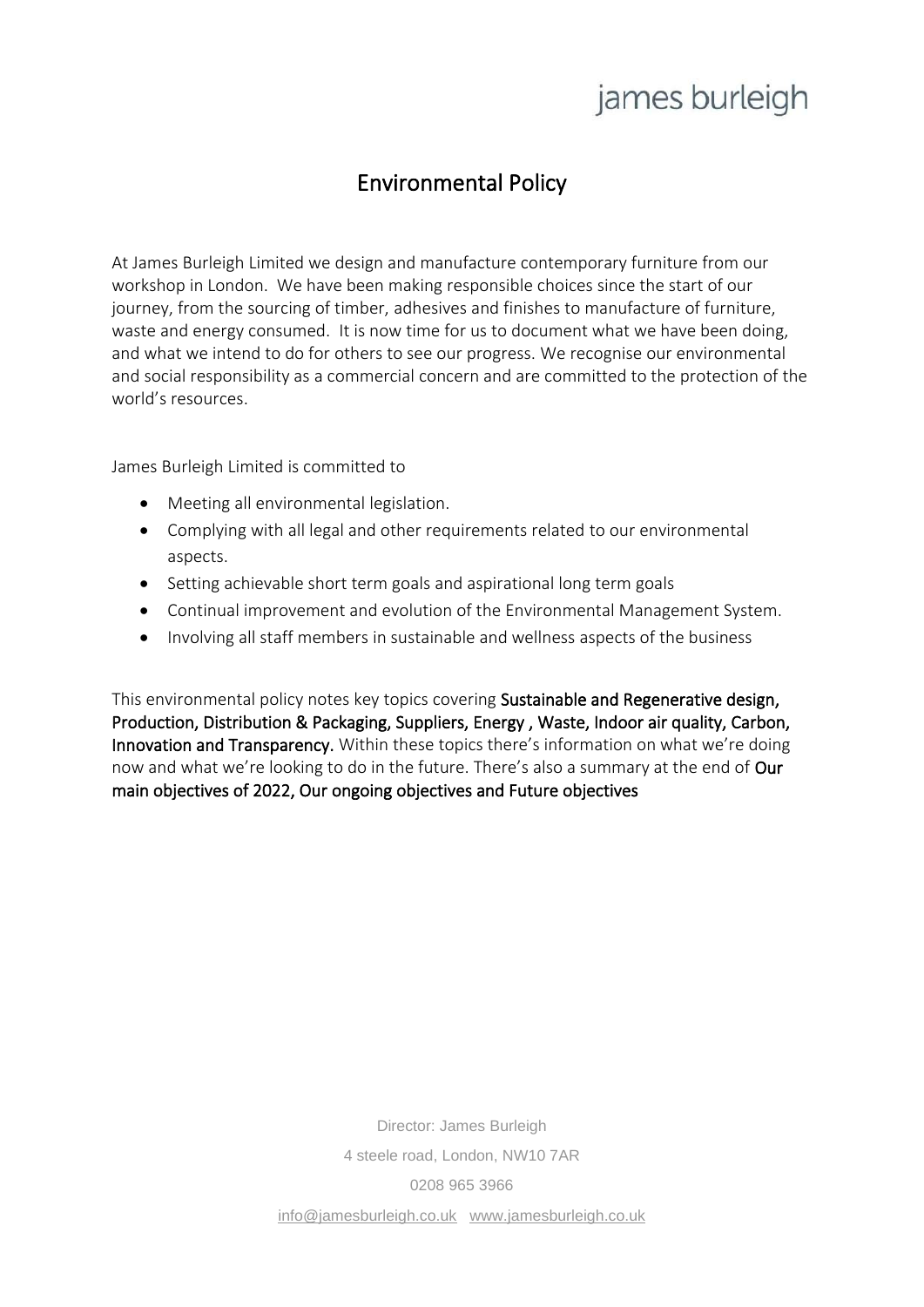#### Sustainable and Regenerative design

We always consider the below statement when we design new furniture pieces. inspired by circular design but tailored to carbon capture.

"Design to eliminate future waste by considering longevity, ease of repair and maintenance, flexibility, adaptability or deconstruction and reusability with an aesthetic that'll stand the test of time"

By this what we're trying to remove is this idea that furniture can be made quicker, cheaper and of poor quality as long as it can be recycled. This isn't true circularity… This is capturing carbon from the atmosphere, and within a few years, either putting that carbon back, or adding additional 'carbon miles' to that product via recycling and re-distribution. We're trying to design so that one of our tables could be positioned in an office collaboration space opening and brightening the environment and then 10 years later sold second hand in a home collaboration space around family and good food while still looking as good as the day it left the workshop. We always need a backup plan though, and all our furniture (apart from the Waldo/45) is designed to break down into component parts for easier recycling.

Our aim is to head towards regenerative design, pioneered by Bill Reed. Rather than 'just' sustaining the environment, this is putting more back into the environment than you're taking out. This is generally known at the moment as carbon negative. This would mean a collaboration of further improved product design, improved material sourcing, optimisation of waste and transport, optimisation and generation of energy and improved internal and worldwide innovation. We understand we are a long way off but have our sights set on it.

James Burleigh Limited holds FISP (Furniture Industry Sustainability Programme) membership. FISP is an independently certified sustainability programme tailored to the needs of the furniture Industry supply chain, which identifies best practise to drive social, economic and environmental change, via continual improvement of our business operations.

We empower our employees to lead the way in achieving our sustainability goals and are committed to maintaining a safe and happy working environment.

James Burleigh Limited has a sustainable procurement policy to purchase FSC® timber wherever possible. We are certified to FSC® Chain of Custody. FSC® certified projects are

> Director: James Burleigh 4 steele road, London, NW10 7AR 0208 965 3966 [info@jamesburleigh.co.uk](mailto:info@jamesburleigh.co.uk) [www.jamesburleigh.co.uk](http://www.jamesburleigh.co.uk/)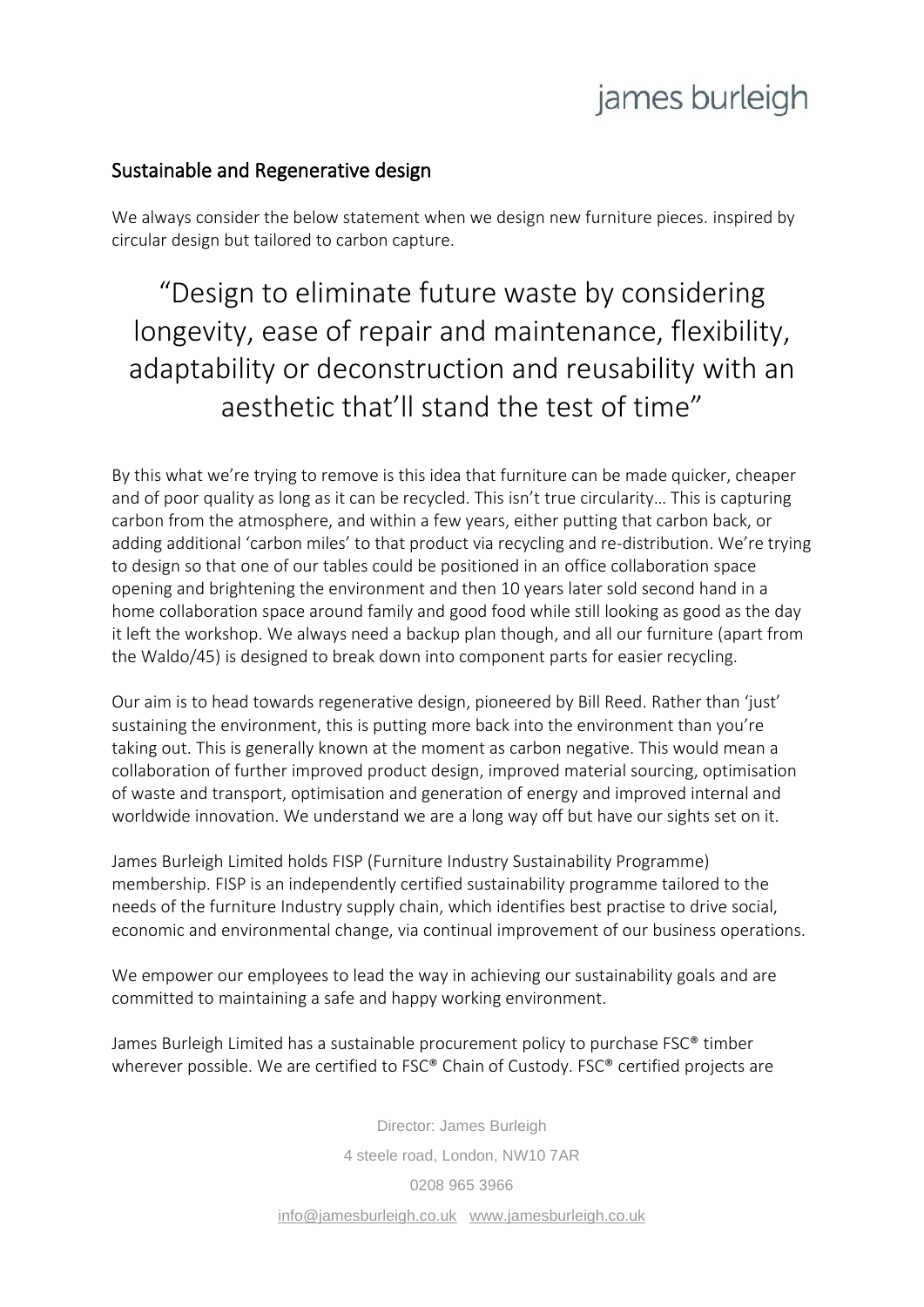available on request. Suppliers are selected based on their ability to meet the environmental and quality standards of James Burleigh Limited.

To this end we source:

- Compact laminate from two companies with a demonstrable commitment to conserving and preserving the environment. Both have been granted an Environmental Management System with ISO14001: 2015 accreditation. They each hold comparable Green Building Air Quality certification, GREENGUARD Gold and Indoor Advantage Gold TM. Both certificates ensure that a product has met the rigorous and comprehensive standards for low emissions of volatile organic compounds (VOCs), including Formaldehyde into indoor air.
- Water based adhesive and lacquer, to minimise the VOC levels in our production as well as off-gassing on site.
- Timber only from sustainable sources where possible
- All other purchasing is made from UK suppliers and manufacturers where possible and practicable.

### Production

Every table is made bespoke by our talented makers but we're only human! We make mistakes, even the best of us. We apply our internal quality management system from Directors to Makers to ensure that mistakes are spotted before they get to a point of no return. This includes multiple employees signing off the same work to allow the next process to continue. Since this introduction we rarely ever see mistakes and re-makes which would be costing a company additional 'secret' carbon miles on their products and late deliveries. The production manager also checks all furniture along with the paperwork before it gets wrapped ready for delivery.

### Distribution & Packaging

99% recycled and recyclable products are used in our table packaging. Suppliers are hand picked and conform to 14001 environmental standards, have sustainable accreditation, manufacture to our specification and some even produce their own energy which they run from. The other 1% is bio-degradable bubble wrap and single use plastic bags for screws and bolts. We've managed to source a company who produces plastic bags from sugar cane and are carbon neutral. This is in trial now. Updates to follow. Our leg, Magnus and Shug boxes are made from corrugated board. This is on average 75-80% recycled material and 100% recyclable.

We have a keen eye for detail and even focus on our packaging tape. Not all brown paper tape can be easily recycled due to the adhesive used. We only purchase brown paper tape

> Director: James Burleigh 4 steele road, London, NW10 7AR 0208 965 3966 [info@jamesburleigh.co.uk](mailto:info@jamesburleigh.co.uk) [www.jamesburleigh.co.uk](http://www.jamesburleigh.co.uk/)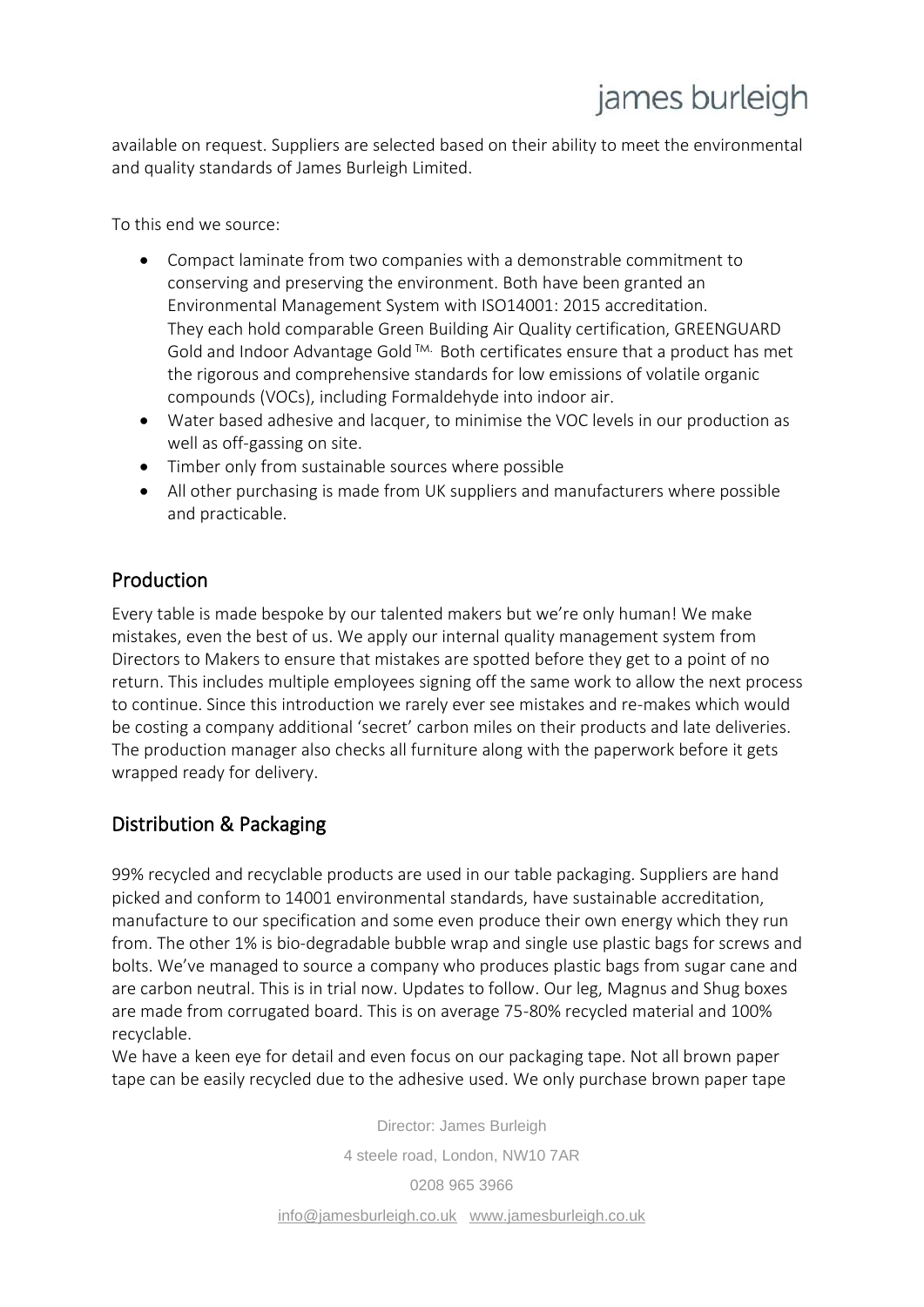with a natural rubber adhesive which can be recycled with the box and cause no issues to machinery at recycling plants.

Delivery and installations are consolidated where possible. We seek to minimise the packaging we use and recently (2021) decreased our packaging by 10% whilst ensuring we kept the strength we require.

### We have had no reported damages in transit since we changed our packaging in 2017. Even when transporting to USA (and having our crates turned upside down).

Now that's a good record to have.

It is our aim to reuse packaging using local trusted installers who return it to us.

#### **Suppliers**

Having all our furniture manufactured here in London we know the importance of shopping local. Our seat pads are produced by an upholstery company based in the UK and our bespoke metal fixing plates are produced by a metal fabricator also based in the UK. Our metal fabricator manufactures and finishes in house which is usually quite rare. This limits additional transporting of parts.

### Energy

All the electricity which supplies James Burleigh Ltd is now 100% renewable. We burn offcuts which are too small to be reused in our products in our biomass boiler to help heat the workshop and lessen the pressure of gas central heating. We aim to reduce energy in all aspects of the business and recently moved over from fluorescent lighting to LED in 2020. We haven't yet set up any major ways to generate our own electricity but have had site visits and energy reports created on the basis of installing solar panels. We know we have a lot to do here and can't wait to get to the bottom of which way we're going to go forward.

### Waste

We work with two licensed local carriers to remove waste from our site. We have a landfill bin, recycling bin, skip and hazardous waste bin. The company that provides our skip separates the waste for recycling, energy regeneration and landfill. We endeavour always to reduce the amount of waste we produce and spend time converting off cuts to usable parts. We're committed to removing single use plastics from our operations and minimising hazardous substances. All of our cleaning products for our tables and communal areas are produced by Bio-D. providing UK produced cleaning products made from ethically sourced ingredients and B Corp certified for sustainability.

Director: James Burleigh

4 steele road, London, NW10 7AR

0208 965 3966

[info@jamesburleigh.co.uk](mailto:info@jamesburleigh.co.uk) [www.jamesburleigh.co.uk](http://www.jamesburleigh.co.uk/)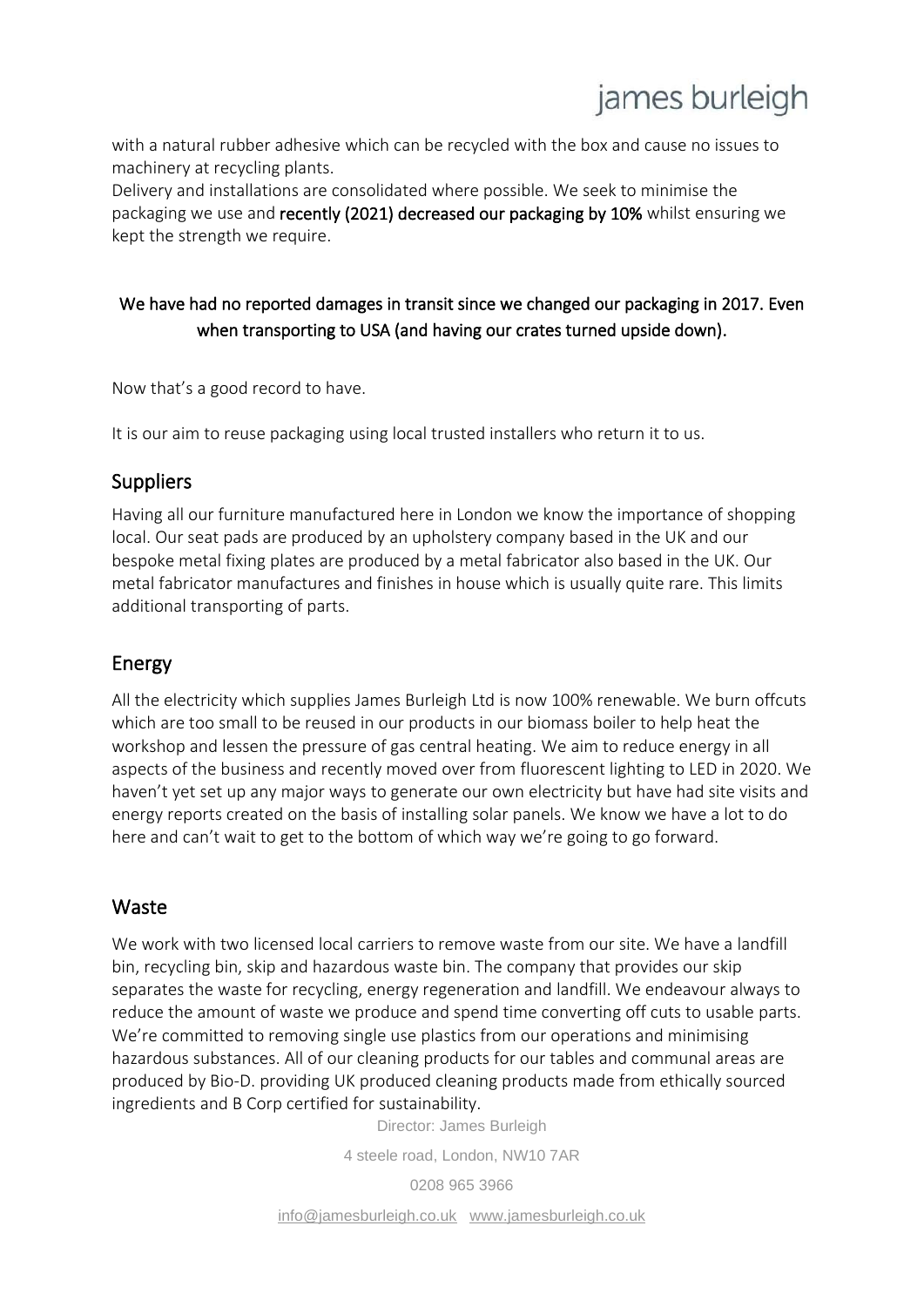#### Indoor air quality

As we have noted previously we have been using water based lacquers and glues since inception. We always aim for the lowest VOC alternative of anything we do, as long as we can achieve that quality and longevity. From looking at our individual components we believe our furniture is low VOC. To prove this we are setting out to achieve SCS indoor advantage gold by the end of 2022 on all of our products.

#### Carbon

Enough hasn't been done yet on carbon tracking, we're working on it. We know our responsibility here and have a plan to achieve our goals. We have a strong position with our furniture being more than 50% on average of solid timber. We are firstly focussing on indoor air quality, and once completed will move on to life cycle assessments.

#### Innovation

The key to moving forward with our sustainability goals lies in innovation. By ourselves and others. As laminate continues to be improved lignin based resins are starting to be used in production. This is a bio-based resin to replace phenol bit by bit. We will be working closely with laminate manufacturers to implement these products into our furniture.

We have been asked many times to make a black edged table. Since we never use plastic lipping and only solid timber, this wasn't an option. We trialled water based stains instead of solvent based stains to get a dark black finish on oak which had a low VOC content but struggled with consistency and quality of finish. In the end we went with an age old process of ebonising. This is a non-toxic, natural chemical reaction with the tannins naturally found in oak. This solution gives us great results. Come and see us at the workshop and we'll show you how it works!

We are currently testing our waste. What can we do with saw dust? Briquette and burn for heat? Or manufacture it into new products? You'll have to wait and see what we do with it.

Due to moving into the American market, we've been testing out natural foams and rubbers for our seat pads to remove FR treatments and improve VOC levels. This is something we would hope to make standard once finalised.

### **Transparency**

We're looking to make everything we do as transparent as possible. This would include a library of materials we use in our furniture, where they are manufactured, sourced, their recyclability, hazards and so forth. These are in with our targets for 2022

Director: James Burleigh

4 steele road, London, NW10 7AR

0208 965 3966

[info@jamesburleigh.co.uk](mailto:info@jamesburleigh.co.uk) [www.jamesburleigh.co.uk](http://www.jamesburleigh.co.uk/)